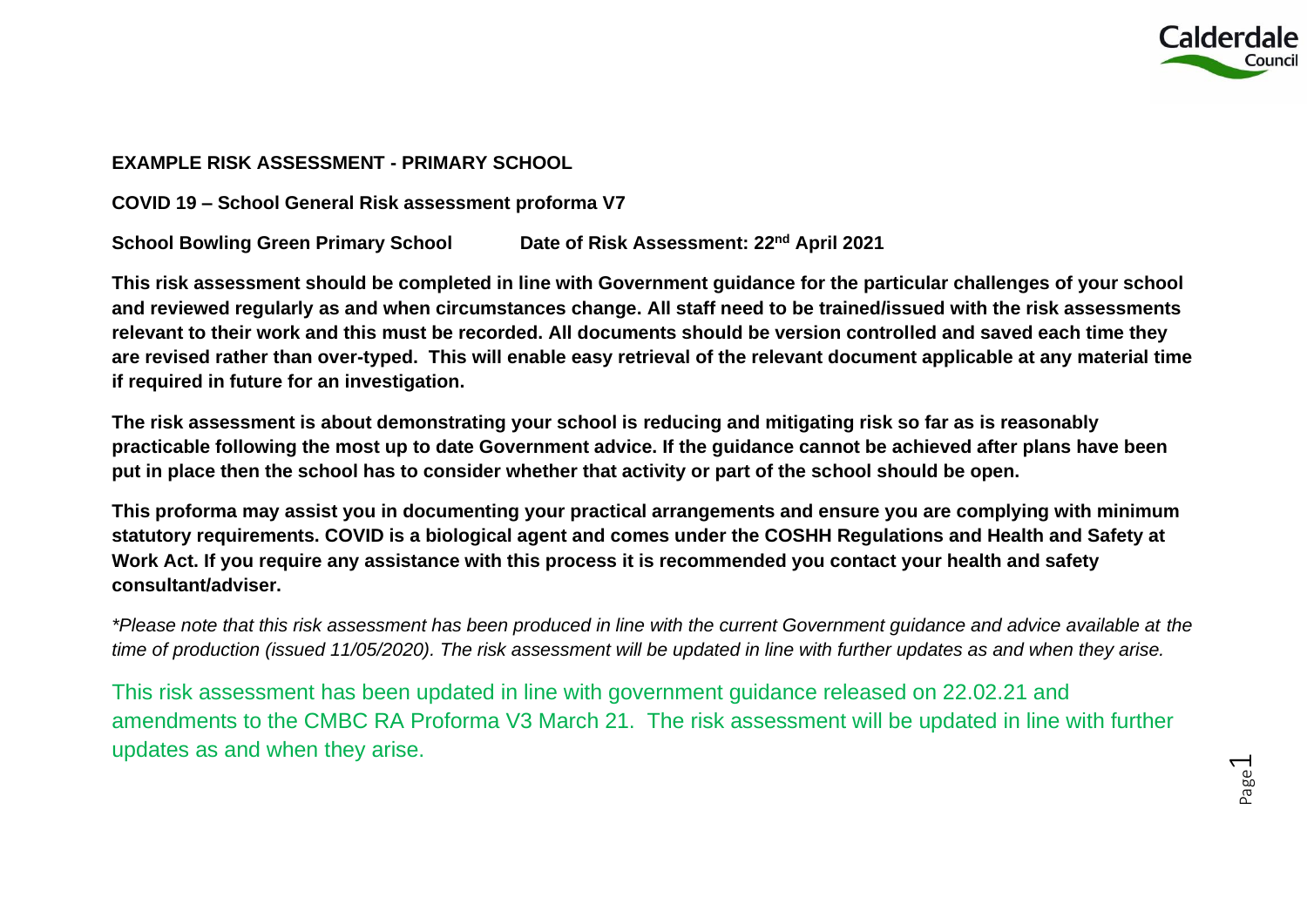

| <b>The Activity</b><br>What are the<br>Hazards?         | Who<br>might be<br>affected? | What additional controls have been put<br>in place to reduce the risk of infection in<br>accordance with Public Health advice?                                                                                                                                                                                                                                                                                                                                                                                                                                                                                                                                                                                                                                                                                                                                                                                                                                                                                                                                                                                                                                                                                                                                                                                           | Are there any further actions<br>necessary?                                                                                                                                                                                                                                                                                                                                                                              | <b>Action by</b><br>whom?                                                                                                                                                                                                                                                                                                                                                                                                                                                                                                                  | <b>Action by</b><br>When? | <b>Done</b>               |
|---------------------------------------------------------|------------------------------|--------------------------------------------------------------------------------------------------------------------------------------------------------------------------------------------------------------------------------------------------------------------------------------------------------------------------------------------------------------------------------------------------------------------------------------------------------------------------------------------------------------------------------------------------------------------------------------------------------------------------------------------------------------------------------------------------------------------------------------------------------------------------------------------------------------------------------------------------------------------------------------------------------------------------------------------------------------------------------------------------------------------------------------------------------------------------------------------------------------------------------------------------------------------------------------------------------------------------------------------------------------------------------------------------------------------------|--------------------------------------------------------------------------------------------------------------------------------------------------------------------------------------------------------------------------------------------------------------------------------------------------------------------------------------------------------------------------------------------------------------------------|--------------------------------------------------------------------------------------------------------------------------------------------------------------------------------------------------------------------------------------------------------------------------------------------------------------------------------------------------------------------------------------------------------------------------------------------------------------------------------------------------------------------------------------------|---------------------------|---------------------------|
| General<br>controls to<br>prevent risk<br>of infection. | Staff, visitors,<br>Pupils   | General Controls and instruction to staff throughout<br>the school:-<br>Children allocated classrooms and remain in<br>their allocated groups to prevent mixing.<br>Increased cleaning regime<br>Hand washing facilities in place and pupils<br>encouraged to use these.<br>Staff or pupils who may become symptomatic<br>to be reminded to stay home, they must be<br>tested and remain at home until the result of<br>the test is gained. If they test positive, they<br>must isolate for 10 days and the bubble<br>which they are part of must be closed.<br>Following guidance<br>from<br>government<br>regarding the return for school children.<br>Non- fire safety doors can be propped open<br>to allow ventilation.<br>Windows to be opened each morning to<br>Where the<br>allow adequate ventilation.<br>weather causes the room to become<br>uncomfortably cold for occupants the<br>windows can be closed to a crack and then<br>reopened once unoccupied.<br>Consider<br>opening higher windows in the event of cold<br>weather. Rooms with no ventilation should<br>only be used where doors can be propped<br>open and there is air flow from outside of the<br>room.<br>The new variant of COVID19 is more likely to<br>spread easier and therefore bubbles are to<br>be contained as must as possible. | Establish a record of<br>cleaning.<br>Regular cleaning throughout<br>the day.<br>Reminders of regular hand<br>washing.<br>Reminder to parents and<br>staff of symptomatic people<br>or those in the household of<br>someone who is<br>symptomatic are not to<br>attend school.<br>Parents informed of the<br>procedures in relation to<br>COVID <sub>19</sub> .<br>Ensure sufficient PPE and<br>gel dispensers in stock. | Cleaning to take<br>place by cleaning<br>staff before and<br>during school<br>school. Additional<br>cleaning at<br>lunchtime and<br>throughout the<br>day. (JF/JN/CH<br>and all staff).<br>Parental<br>expectations set<br>prior to<br>attendance.<br>(JS/AD)<br>All staff to remind<br>of handwashing<br>and ensure this<br>happens at key<br>points and<br>throughout the<br>day. E.g. when<br>entering school,<br>before lunch, after<br>lunch, playtime,<br>after visiting the<br>toilet. Staff to<br>demonstrate how<br>to wash hands | <b>Continuous</b>         | <b>Yes</b><br><b>Zage</b> |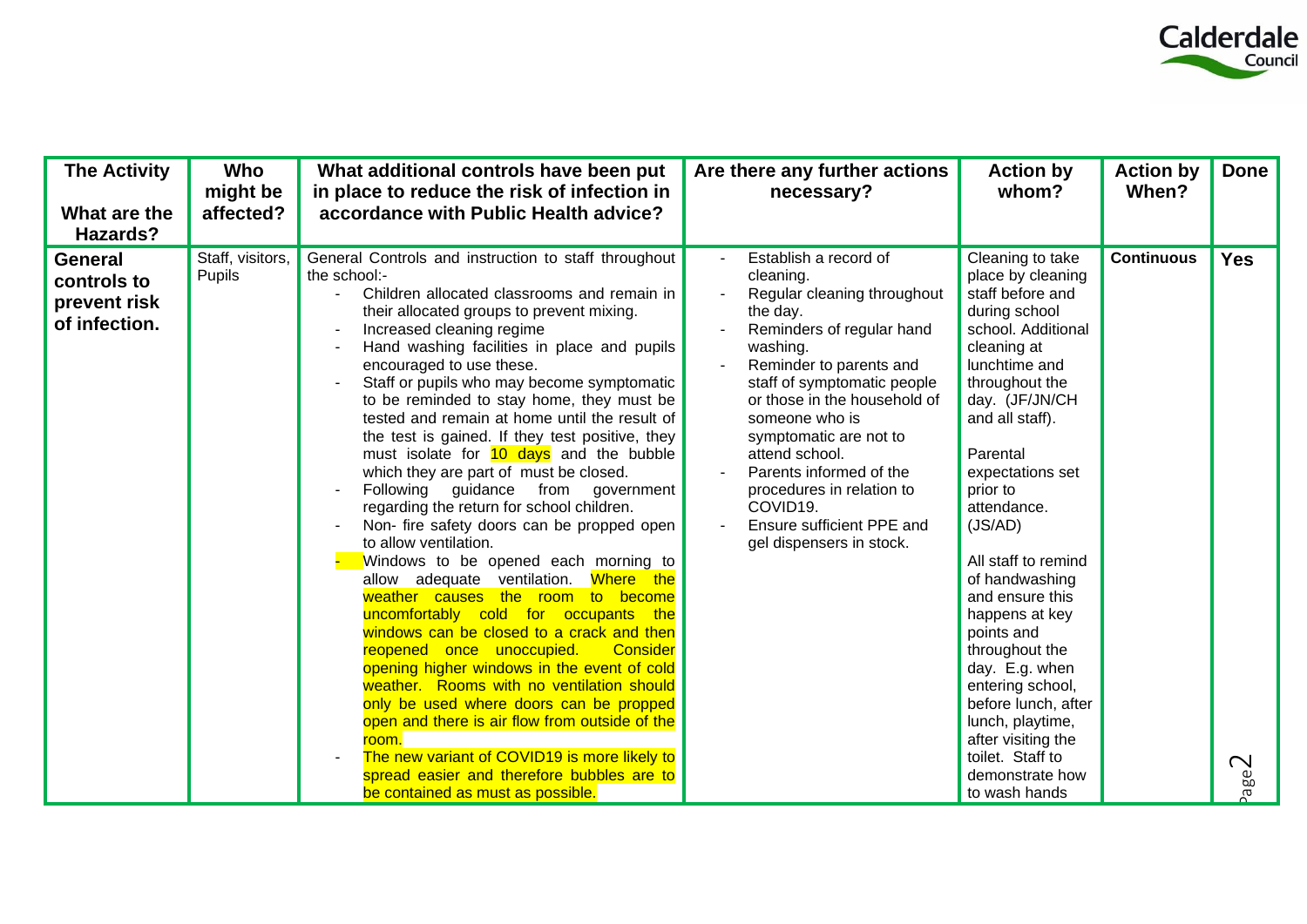

|                                       |                               | Staggered times for staff to use staff room<br>and facilities and chairs removed to ensure<br>social distancing<br>School will have gel dispensers at main<br>entrances and exits<br>Staff will be issued with personal hand gel<br>bottles which can be refilled<br>Glove dispenser points will be provided<br>where necessary<br>Regular cleaning of key touch points such as<br>door handles - will be continually done by<br>the staff during the day<br>Any equipment passed between teachers will<br>be cleaned before use<br>Prevention of materials being taken home by<br>pupils or brought in to mitigate the risks |                                                                                                                   | effectively. (All<br>Staff)<br>Cleaning staff to<br>open all windows<br>and prop doors<br>open in a<br>morning. Doors<br>to be kept open. |                          |                                       |
|---------------------------------------|-------------------------------|-------------------------------------------------------------------------------------------------------------------------------------------------------------------------------------------------------------------------------------------------------------------------------------------------------------------------------------------------------------------------------------------------------------------------------------------------------------------------------------------------------------------------------------------------------------------------------------------------------------------------------|-------------------------------------------------------------------------------------------------------------------|-------------------------------------------------------------------------------------------------------------------------------------------|--------------------------|---------------------------------------|
| <b>Ventilation</b>                    | Staff,<br>pupils,<br>visitors | Need to balance the risk of transmission of the virus<br>and a comfortable teaching environment which can<br>be maintained by.<br>For natural ventilation the windows should be<br>opened and in cooler weather should be left<br>open just enough to provide constant<br>background ventilation and opened wider<br>during breaks to purge the air. May be<br>beneficial to open higher-level windows to<br>reduce draughts when the weather is colder.<br>Allow flexibility for staff and pupils to wear<br>additional suitable indoor clothing.<br>Open non- fire resisting doors to allow for air<br>flow                 |                                                                                                                   | JF/JN to open<br>windows each<br>morning. All staff<br>to ensure there is<br>adequate<br>ventilation.                                     | Continuous               | <b>Yes</b>                            |
| <b>Clinically</b><br>vulnerable staff | <b>Staff</b>                  | Risk Assessments for individuals who are<br>clinically vulnerable. Clinically extremely<br>vulnerable individuals will stay at home.                                                                                                                                                                                                                                                                                                                                                                                                                                                                                          | Risk assessment and plan to be<br>undertaken for all clinically<br>vulnerable/extremely vulnerable staff.<br>(AD) |                                                                                                                                           | From 5 <sup>th</sup> Jan | <b>Yes</b><br>$\overline{\mathbf{C}}$ |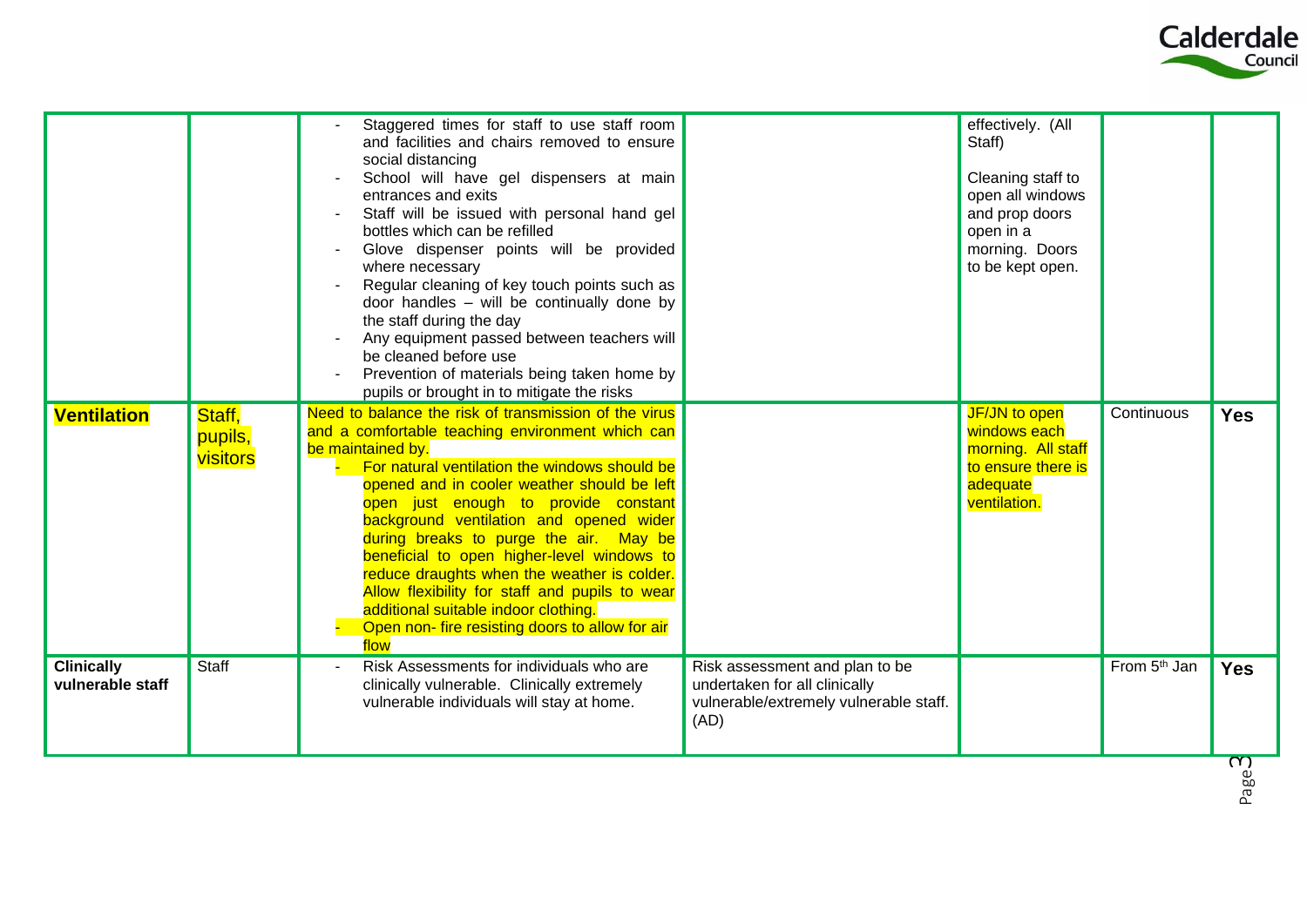

| Use of<br><b>Classrooms</b>               | Staff,<br>Visitors,<br>Pupils   | All classrooms to only have the<br>Classroom furniture reorganised so that<br>children from Y2 upwards are facing<br>furniture required.<br>forwards. Where possible, children to be<br>spaced out.<br>to be allocated to a bubble.<br>Space for teacher where social distancing<br>Staff can operate across different<br>can be adhered to where possible. Where<br>classes/ bubbles to facilitate delivery<br>this is not possible, PPE to be available for<br>of timetable and specialist provision,<br>staff to wear.<br>Windows are opened every morning for good<br>in such circumstances 2m distance<br>should be kept as much as possible.<br>ventilation.<br>Classes to be limited with regular staff and<br>pupils to prevent mixing and contact.<br>Classrooms to be regularly cleaned.<br>Classrooms that can be accessed/egressed<br>from playground to use these access points<br>instead of going through school.<br>Phones - Landlines will be wiped down after<br>every use. | All staff | From 5 <sup>th</sup> Jan                                                          | <b>Yes</b>      |
|-------------------------------------------|---------------------------------|-----------------------------------------------------------------------------------------------------------------------------------------------------------------------------------------------------------------------------------------------------------------------------------------------------------------------------------------------------------------------------------------------------------------------------------------------------------------------------------------------------------------------------------------------------------------------------------------------------------------------------------------------------------------------------------------------------------------------------------------------------------------------------------------------------------------------------------------------------------------------------------------------------------------------------------------------------------------------------------------------|-----------|-----------------------------------------------------------------------------------|-----------------|
| <b>Provision in</b><br><b>Early Years</b> | Staff, Pupil<br><b>Visitors</b> | EYFS ratios still to be met<br>Only allocated staff to remain in<br>Groups to be reduced with regular staff and<br>EYFS setting. No one else should<br>pupils to prevent mixing.<br>enter unless urgent.<br>Personal contact can not be avoided in such<br>setting.<br>All soft furnishings have been removed as<br>Soft furnishings removed or<br>cordoned off so they cannot be<br>per guidance.<br>accessed. Settee to be sanitised<br>daily.                                                                                                                                                                                                                                                                                                                                                                                                                                                                                                                                              | All staff | Prior to<br>children<br>returning.                                                | <b>Yes</b>      |
| <b>Use of Corridors</b>                   | Staff, pupils,<br>visitors      | Children and staff can pass in corridors as<br>One way system down corridor.<br>this is low risk but where possible this is to be<br>Unisex toilets.<br>avoided.<br>Reception and Year 1 children not to<br>Where possible establish a one way system<br>use corridors.<br>Staff to wear masks in corridors and<br>to prevent crossing on the corridors.<br>Face coverings should be worn when moving<br>all communal areas.<br>around the school by adults in primary<br>schools                                                                                                                                                                                                                                                                                                                                                                                                                                                                                                             | All staff | From 7th<br>Sept.<br>Reviewed as<br>per RA and<br>continued<br>from 8th<br>March. | <b>Yes</b><br>4 |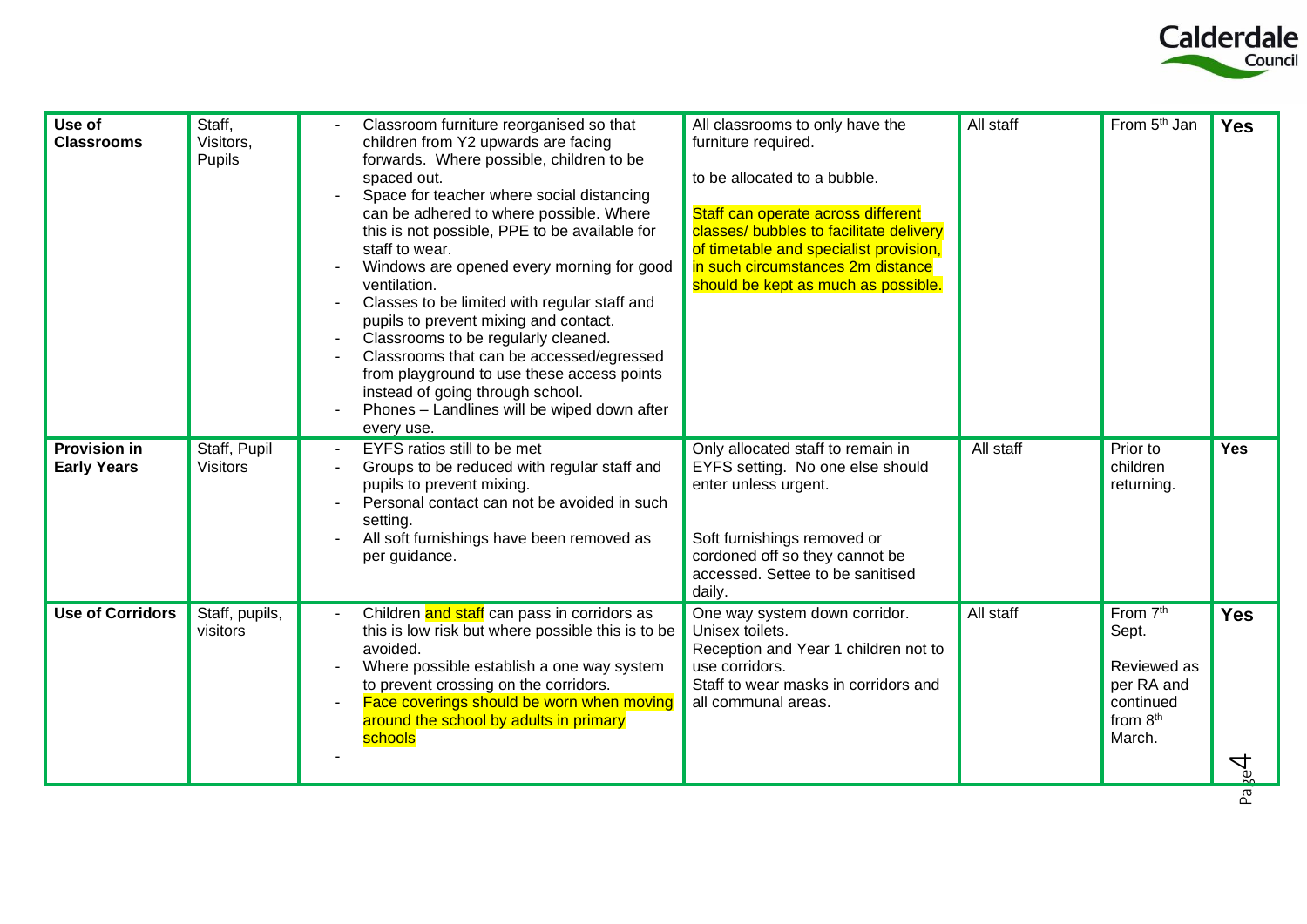

| Use of toilets<br>and cloakrooms                          | Staff,<br>pupils,<br>visitors        | Available hand washing facilities with<br>encouragement to use these facilities<br>regularly and prior to eating.<br>. Lunch boxes to be kept in designated place<br>in classroom.<br>Hand driers have been isolated in all toilets<br>and hand towels provided<br>Cloakrooms segregated by the groups of<br>classes to prevent mixing.<br>Regular cleaning of the toilet area touch<br>points.                                                                                                                                    | Cloakrooms to be used in a<br>staggered approach to avoid<br>crowding.<br>Sinks in all classes.<br>Use specific handwashing areas.<br>Establish record of cleaning for all<br>toilets.                                                                                                                                                                                                                                                                                        | All staff. | From 7 <sup>th</sup><br>Sept. | <b>Yes</b>             |
|-----------------------------------------------------------|--------------------------------------|------------------------------------------------------------------------------------------------------------------------------------------------------------------------------------------------------------------------------------------------------------------------------------------------------------------------------------------------------------------------------------------------------------------------------------------------------------------------------------------------------------------------------------|-------------------------------------------------------------------------------------------------------------------------------------------------------------------------------------------------------------------------------------------------------------------------------------------------------------------------------------------------------------------------------------------------------------------------------------------------------------------------------|------------|-------------------------------|------------------------|
| Use of the<br>playground and<br>outdoor play<br>equipment | Staff.<br>Pupils,<br><b>Visitors</b> | Stagger break/ lunchtimes where available to<br>do so or segregate into different playgrounds<br>if possible.<br>Ensure a cleaning regime includes the<br>playground equipment is cleaned between<br>different groups or take out of use if<br>necessary.<br>Toys and equipment should not be shared<br>with multiple bubbles unless cleaned in-<br>between or quarantined for 48 hours or 72<br>hours if plastic.<br>Also applies to resources used both inside<br>and outside for wraparound care and out of<br>school settings. | Playground equipment to kept taped<br>off and not used.<br>Each bubble to be designated<br>specific equipment for playtime and<br>sanitised after use.<br>Equipment in outdoor reception area<br>to be limited and cleaned, where<br>possible, after use.<br>No contact sports.<br>New outdoor equipment which has<br>been installed to be used and<br>sanitised after each use.<br>Playground to be separated into<br>three areas for three classes at a<br>time. No mixing. | All staff  | From 7 <sup>th</sup><br>Sept. | <b>Yes</b>             |
| <b>Resources</b><br>and<br>equipment                      | Staff,<br><b>Pupils</b>              | Where possible provided pupils and with their<br>own frequently used supplies such as pens<br>and pencils<br>Classroom resources such as books or<br>games can be shared within the bubble and                                                                                                                                                                                                                                                                                                                                     | <b>Books and other shared resources</b><br>can be taken home although<br>unnecessary sharing should be<br>avoided and must implement a<br>system of cleaning, quarantining and                                                                                                                                                                                                                                                                                                | All staff  | Continuous                    | <b>Yes</b><br>ம<br>age |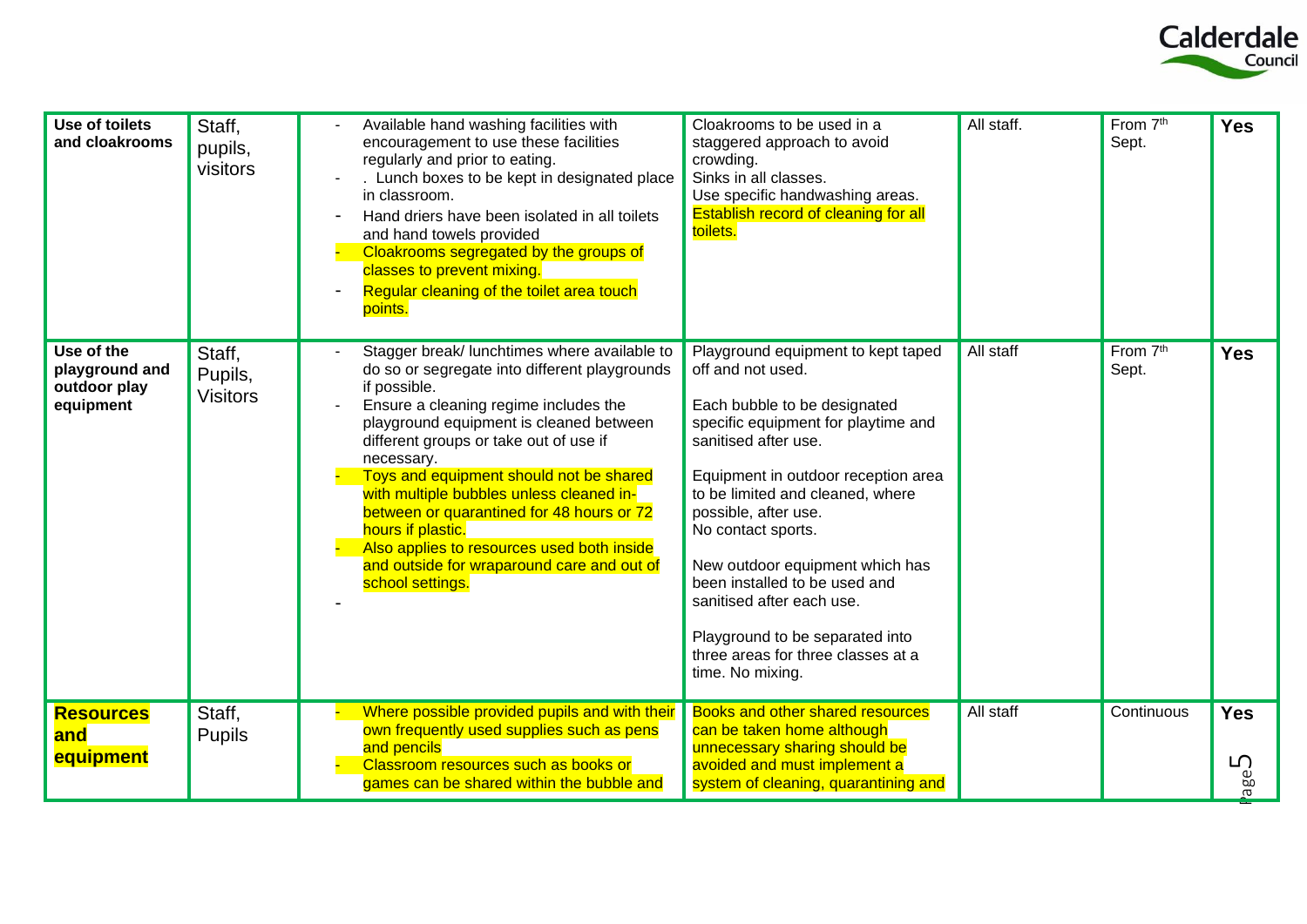

|                                                     |                                        | require regular cleaning.<br>Resources shared between classes/ bubbles<br>require frequent cleaning and should either<br>be cleaned between each bubble or allow<br>them to be unused for a period of 48 hours<br>(72 hours for plastics)<br>Equipment from home should be limited to<br>essentials such as; lunch boxes, hats, coats,<br>books, stationary, mobile phones and bags.                          | rotating these resources.                                                                                                                                                                                                                                                                                            |                                                                                                                    |                                       |                                    |
|-----------------------------------------------------|----------------------------------------|---------------------------------------------------------------------------------------------------------------------------------------------------------------------------------------------------------------------------------------------------------------------------------------------------------------------------------------------------------------------------------------------------------------|----------------------------------------------------------------------------------------------------------------------------------------------------------------------------------------------------------------------------------------------------------------------------------------------------------------------|--------------------------------------------------------------------------------------------------------------------|---------------------------------------|------------------------------------|
| Drop off/collection<br>areas with<br>parents        | Staff, pupils,<br>visitors,<br>parents | Parents/ carers informed of their pick up/<br>drop off times and points. Only one parent<br>allowed to drop off/pick up.<br>If bottle neck/ areas in which children in their<br>allocated groups cannot be distant then<br>stagger starting/ finishing times.<br>Open gates to utilise playground space to<br>prevent adult to adult interactions<br>Mark floor pick up point with 2m separation<br>distance. | Establish a plan for collection and<br>drop off and communicate this to<br>parents as their children return.<br>Both sets of gates to be opened.<br>Monitoring by staff before and after<br>school.<br>Gates locked throughout the day.<br>Parents to wear masks, unless<br>exempt.                                  | Letter to parents<br>$(AD)$ .                                                                                      | From 7th<br>Sept.                     | <b>Yes</b>                         |
| <b>Catering and use</b><br>of exsiting food<br>hall | Staff, pupils,<br><b>Visitors</b>      | Deliveries to be contactless where possible.<br>Hygiene standards to be maintained                                                                                                                                                                                                                                                                                                                            | Lunchtimes will be in 'settings'<br>according to bubbles. All KS2<br>children who are having sandwiches<br>will eat in their classrooms.<br>Y1 and Reception children to use the<br>whole table, Y2 upwards to sit facing<br>one direction. Classes to be kept<br>separate by as much distance as<br>possible (2m+). | All staff                                                                                                          | Conitnuous                            | <b>Yes</b>                         |
| <b>Reception area</b>                               | Staff,<br>Pupils,<br>Visitors,         | Parents informed first point of contact is to<br>call the school instead of face to face.<br>The design of the reception area may already<br>create a barrier between front facing staff<br>and others.<br>Children to enter the school via own                                                                                                                                                               | Specific entry and exit points<br>identified and shared with staff and<br>parents.<br>Plan shared with staff.                                                                                                                                                                                                        | Letter to parents<br>sent prior to<br>attendance. (AD).<br>Children to be<br>directed by staff<br>where to go in a | Review and<br>reminder<br>sent 4.3.21 | <b>Yes</b><br>$\mathcal{Q}$<br>age |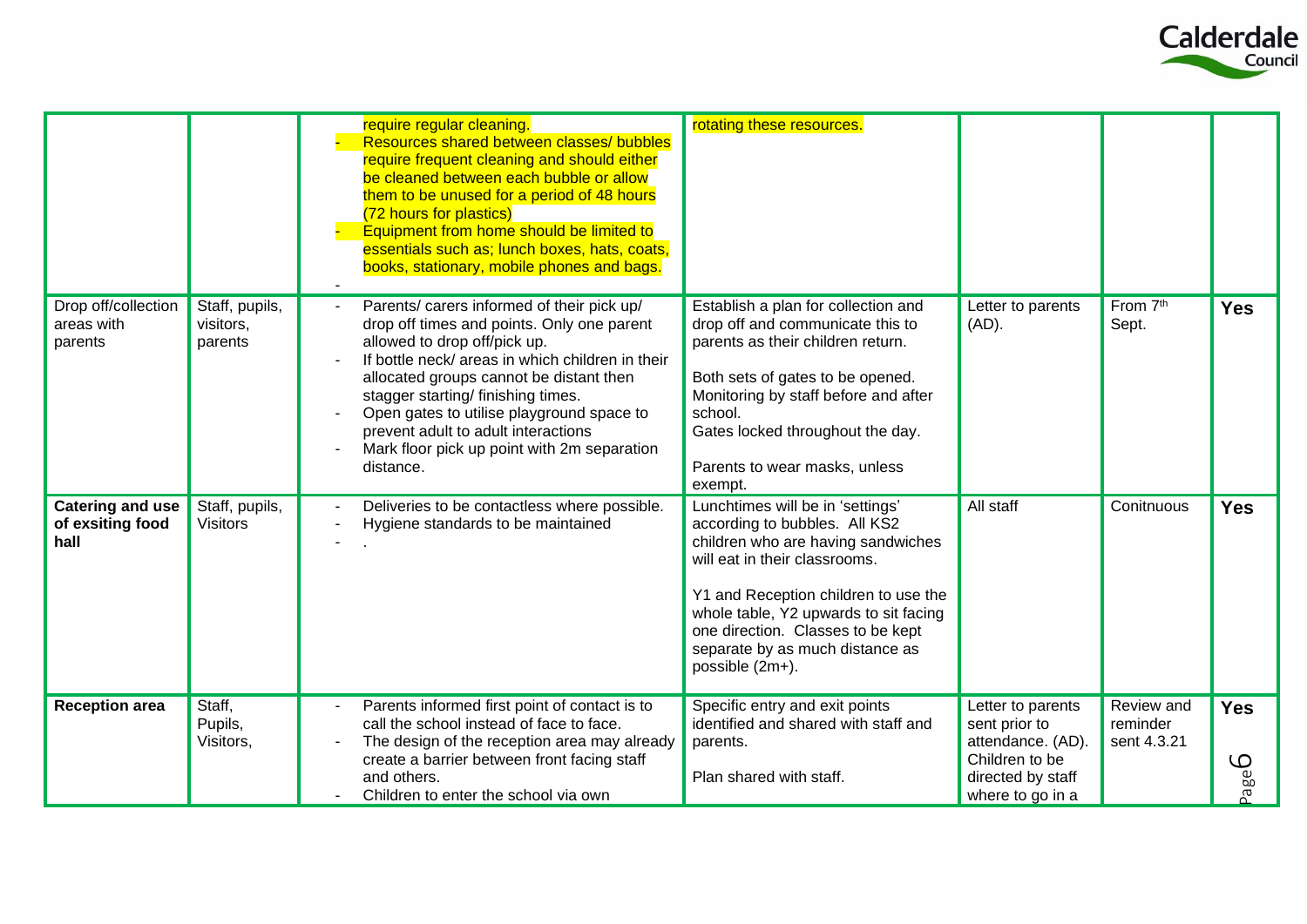

|                                                                              |                            | entrances other than reception if possible.                                                                                                                                                                                                                                                                                                                                                                                                                                                                                                                                                                                                                                                                                                                                                                                                                         |                                                                                                                                                                                                                                                 | morning.                                                                                                 |                      |            |
|------------------------------------------------------------------------------|----------------------------|---------------------------------------------------------------------------------------------------------------------------------------------------------------------------------------------------------------------------------------------------------------------------------------------------------------------------------------------------------------------------------------------------------------------------------------------------------------------------------------------------------------------------------------------------------------------------------------------------------------------------------------------------------------------------------------------------------------------------------------------------------------------------------------------------------------------------------------------------------------------|-------------------------------------------------------------------------------------------------------------------------------------------------------------------------------------------------------------------------------------------------|----------------------------------------------------------------------------------------------------------|----------------------|------------|
| <b>Critically</b><br>vulnerable and<br>extremely<br>critically<br>vulnerable | Staff, pupils,<br>visitors | Guidance for people who are CEV to shield<br>is not mandatory. If a CEV staff member<br>wants to shield, they should be supported to<br>do so, but equally if they want to work and<br>are fully aware of the personal risk, that<br>should be facilitated if possible.<br>If this is the case, a full risk assessment with<br>the staff member should be undertaken and<br>any discussion documented including the<br>measures you have put in place to make the<br>workplace as safe as possible for them.<br>The CEV guidance extends to staff who are<br>more than 28 weeks pregnant (and those<br>below 28 weeks with other health concerns),<br>but again only where they are fully aware of<br>the risk to themselves and their unborn baby<br>if they catch COVID. If they still want to<br>work, they need to agree with you the safest<br>way of working. | Request information from<br>staff and parents to identify<br>those in these categories.<br>Keep in contact with those<br>who are shielding or working<br>from home.                                                                             | AD to write and<br>share risk<br>assessments and<br>plans.                                               |                      | <b>Yes</b> |
| <b>Staff</b><br>contingency<br>arrangements                                  | Staff, pupils              | <b>Ensuring social distancing within staff</b><br>communal areas to prevent the spread<br>across the staff.<br>All staff meeting to be done via distancing<br>means such as zoom/ teams or where<br>distancing is possible within a classroom.                                                                                                                                                                                                                                                                                                                                                                                                                                                                                                                                                                                                                      | Ensure staff are aware of the<br>reporting procedure to<br>highlight if they have any<br>symptoms.<br>ensure there is a plan in<br>place to have a suitable and<br>sufficient staff ratio to pupils<br>which may include having<br>cover staff. | Information sent<br>to staff 1.9.2020.<br>Those without<br>electronic access<br>arranging to<br>collect. | Prior to 7th<br>Sept | <b>Yes</b> |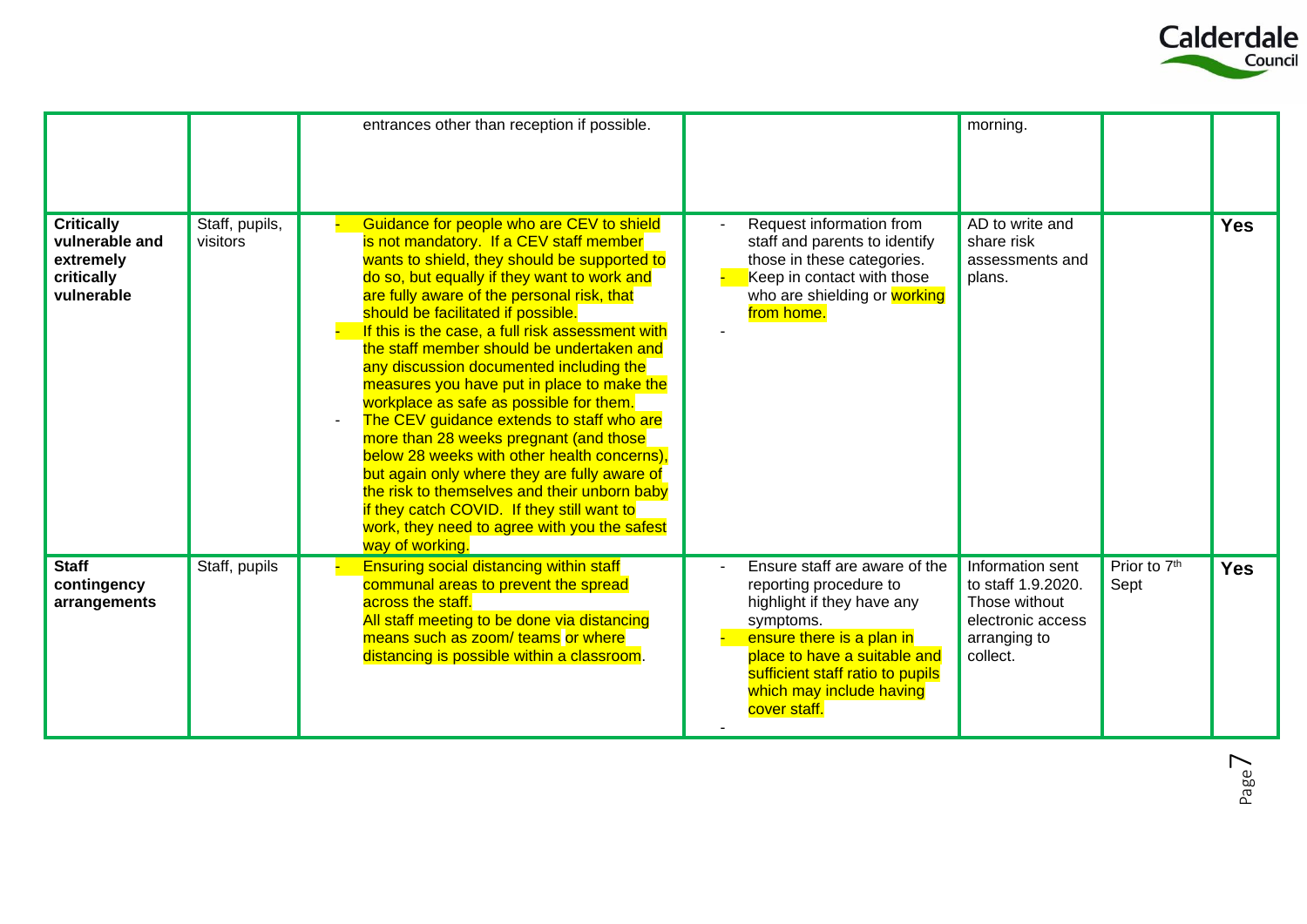

| Area for<br>isolation/first aid<br>and separate<br>toilet | Staff, Pupils,                             | Outside the office has been identified as an<br>appropriate area in which will be used for first<br>aid and maintain cleaning standards and<br>clean after each treatment.<br>When outside, the shaded area will be a<br>designated first aid area.                                                                                                                                                                                                                                                                                                                                                                                                                                                                                                                                                                       | If a child has symptoms and<br>is isolating, they will use the<br>small staff toilet only and this<br>will be cleaned after use.                                                                                                                                                                                                                                                                                                                                                                                                                      | All staff                           | ongoing           | <b>Yes</b>               |
|-----------------------------------------------------------|--------------------------------------------|---------------------------------------------------------------------------------------------------------------------------------------------------------------------------------------------------------------------------------------------------------------------------------------------------------------------------------------------------------------------------------------------------------------------------------------------------------------------------------------------------------------------------------------------------------------------------------------------------------------------------------------------------------------------------------------------------------------------------------------------------------------------------------------------------------------------------|-------------------------------------------------------------------------------------------------------------------------------------------------------------------------------------------------------------------------------------------------------------------------------------------------------------------------------------------------------------------------------------------------------------------------------------------------------------------------------------------------------------------------------------------------------|-------------------------------------|-------------------|--------------------------|
| Symptomatic<br>staff or pupils                            | Staff, visitors,<br>pupils                 | The PPA Room is available for anyone who<br>is symptomatic so they can wait for a parent<br>to collect.<br>Area in which symptomatic people are<br>awaiting requires to be cleaned after use.<br>Staff and Children can be eligible for testing.<br>Those staff who require close supervision<br>while awaiting collection will be provided with<br>PPE ie face shield, gloves and apron, These<br>will be kept in the PPA room and spare<br>supplies will be kept in the disabled<br>toilet/office.<br>Procedure in place for isolating staff and<br>pupils who are symptomatic or who have<br>been formally diagnosed with COVID<br>Staff referred for testing if they have been in<br>contact with a person diagnosed with COVID<br>and are symptomatic or if they display<br>symptoms. They must isolate for 14 days. | Establish a clear procedure<br>of how to access testing and<br>when someone should be<br>tested.<br>Limited amount of tests to be<br>kept within school.<br>Ensure PPA supplies are<br>kept topped up and replace if<br>and when used.<br>Staff to be offered weekly<br>testing.<br>Where there are work related<br>positive COVID cases these<br>may be HSE reportable and<br>guidance from the schools<br><b>H&amp;S advisors should be</b><br>sought.<br>In an emergency call 999 if<br>someone is seriously ill or<br>injured or life is at risk. | Ensure PPE is<br>kept well-stocked. | All staff         | Yes                      |
| <b>Assembly &amp;</b><br>gatherings                       | Staff,<br><b>Pupils</b><br><b>Visitors</b> | Assemblies will be avoided and done in<br>classrooms<br>There will be no social gatherings.                                                                                                                                                                                                                                                                                                                                                                                                                                                                                                                                                                                                                                                                                                                               | -Virtual assemblies to be set<br>up.<br>Singing, wind and brass<br>playing should not take place<br>in larger groups such as<br>choirs and assemblies<br>unless significant space,<br>natural airflow, strict social                                                                                                                                                                                                                                                                                                                                  | All staff                           | From 8th<br>Sept. | Yes<br>Page <sup>2</sup> |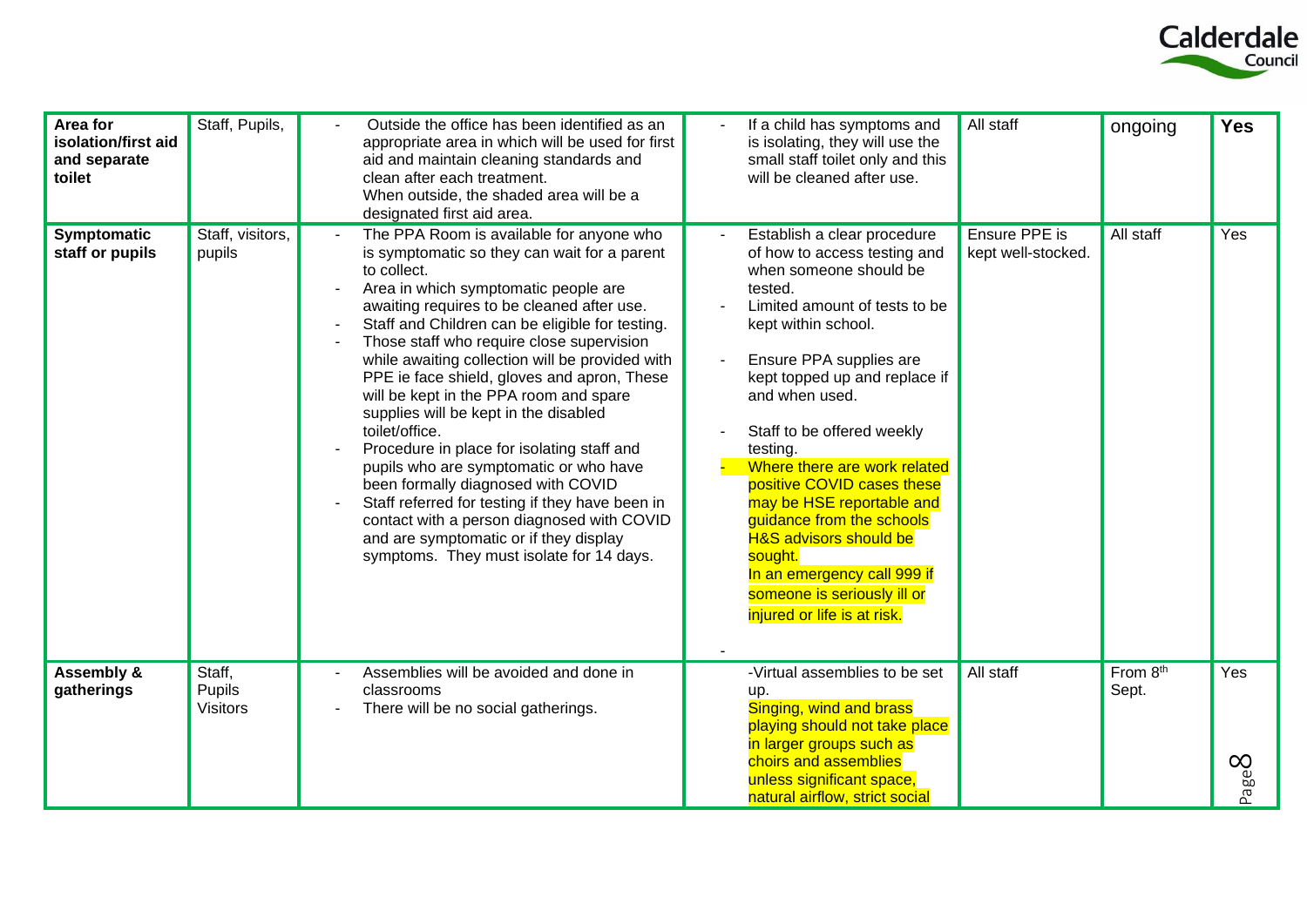

|                                                                |                                  |                                                                                                                                                                                                                                                                                                                                                                                                                                                         | distancing and mitigation can<br>be maintained.                                                                                                    |                                                             |                                                                      |                                 |
|----------------------------------------------------------------|----------------------------------|---------------------------------------------------------------------------------------------------------------------------------------------------------------------------------------------------------------------------------------------------------------------------------------------------------------------------------------------------------------------------------------------------------------------------------------------------------|----------------------------------------------------------------------------------------------------------------------------------------------------|-------------------------------------------------------------|----------------------------------------------------------------------|---------------------------------|
| <b>Transport</b><br>arrangements                               | Staff,<br>Pupils,<br>Contractors | Where possible transport to adhere to social<br>distancing with seating being organised and<br>distributed throughout the bus.<br>The buses to have windows open to provide<br>ventilation.<br>Those travelling by bus to have access to<br>wash facilities                                                                                                                                                                                             | Establish an agreement with<br>the transport provider of the<br>controls they will have in<br>place to ensure safety.                              | Children will not<br>be using<br>transport.                 | N/A                                                                  | N/A                             |
| <b>Personal</b><br><b>Protective</b><br><b>Equipment (PPE)</b> | Staff,<br>Pupils                 | PPE required for personal care only,<br>including first aid.<br>PPE to be sourced prior to opening.<br>PPE recorded if used for Covid supervision.<br>PPE to be used by adults in case of Local<br>Lockdown. Used in communal areas and<br>corridors<br>Risk assessment already in place for children<br>with intimate care need (PPE to continue to<br>be used in usual way)<br>Government advice not to use face masks or<br>visors in this situation | Inform staff of the<br>requirements for PPE and<br>provide information for their<br>safe usage.<br>Individual risk assessments<br>to be conducted. |                                                             | Prior to any<br>child who<br>needs<br>personal<br>care<br>attending. | Yes                             |
| Home visits into<br>the property                               | Staff,<br>Families,<br>Pupils    | Hand sanitiser provided for staff required to<br>conduct home visits<br>Staff advised to change clothing after a home<br>visit.<br>Home visits can be conducted 2m from<br>outside the front door (any concerns will be<br>directed to social services in the normal<br>manner)                                                                                                                                                                         | Establish/ update home visit<br>procedure to include<br>COVID19 controls.                                                                          | <b>AD</b>                                                   | Continuous                                                           | Yes                             |
| Visitors &<br>Contractors in<br>schools                        |                                  | Where possible avoid visitors and contractors<br>from attending the school<br>Where necessary obtain confirmation those<br>who will be on site are not showing signs of<br>COVID19.                                                                                                                                                                                                                                                                     | Aspects relating to COVID to<br>be included in the contractor<br>rules for the school.<br>Contractors and visitors to<br>establish in writing (via | JM/TK to<br>communicate with<br>contractors.<br>No visitors | AD, JM All<br>staff.                                                 | <b>Yes</b><br>$\bigcirc$<br>age |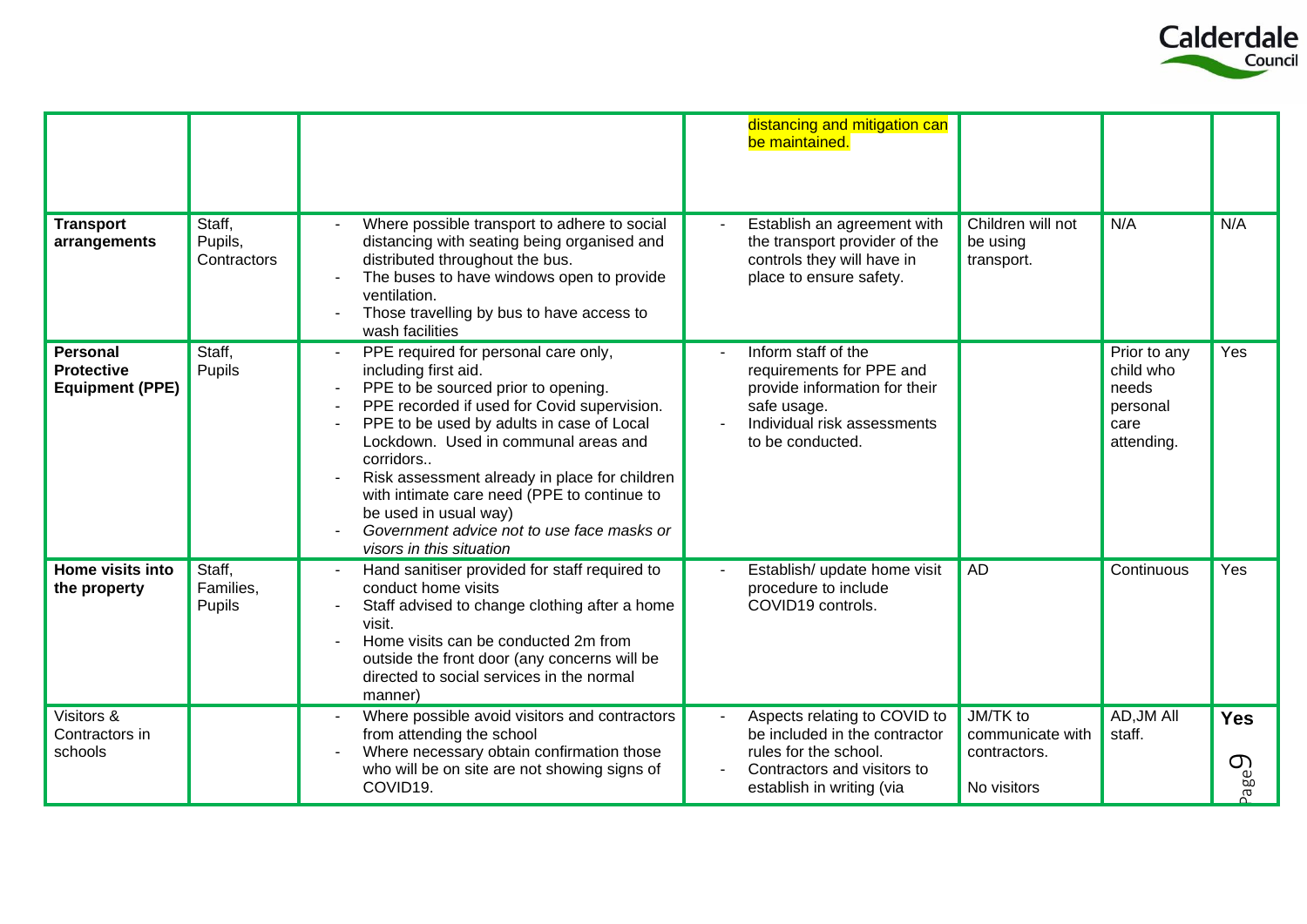

|                                                            |                                          | Provide handwashing or hand sanitiser<br>facilities for visitors/contractors.<br>Allow for social distancing for the contractor<br>while in place such as contactless signing in,<br>hand washing and an isolated area for the<br>contractor to work in. any supervision<br>conducted with a distance of at least 2m.<br>Visitors should be advised to wear face<br>coverings.                 | email) they are not showing<br>symptoms of COVID19 or a<br>declaration to be established<br>for signing in.<br>Visitors temperatures to be<br>taken upon arrival and<br>masks worn, unless exempt,<br>a record of visitors is<br>obtained for track and trace<br>purposes. | allowed in school<br>other than by prior<br>arrangement.          |         |     |
|------------------------------------------------------------|------------------------------------------|------------------------------------------------------------------------------------------------------------------------------------------------------------------------------------------------------------------------------------------------------------------------------------------------------------------------------------------------------------------------------------------------|----------------------------------------------------------------------------------------------------------------------------------------------------------------------------------------------------------------------------------------------------------------------------|-------------------------------------------------------------------|---------|-----|
| <b>Physical</b><br>restraints/<br>comforting, first<br>aid | Staff, pupils                            | Ensure team teach training has been<br>achieved by teachers who are required to<br>carry out physical restraining.<br>Ensure wash facilities are available after a<br>close contact event.<br>No child or member of staff should be in<br>school if they are symptomatic.<br>Head teacher to reassess inclusion policy<br>based on each case as it arises.                                     | Wear PPE, if able to and use<br>de-escalation techniques as<br>much as possible to avoid<br>close contact.                                                                                                                                                                 |                                                                   |         | N/A |
| <b>Educational</b><br><b>Visits</b>                        | Pupils,<br>staff,<br>visitors,<br>public | Guidance at the time of this risk assessment<br>advices against all Educational Visits at this<br>time.                                                                                                                                                                                                                                                                                        | Continue to review such<br>guidance.                                                                                                                                                                                                                                       |                                                                   |         |     |
| <b>Lateral Flow</b><br>testing                             | Staff,<br>pupils                         | Those employees who have agreed to be a<br>part of the lateral flow testing to be regularly<br>tested at home.<br>Waste from these tests can be disposed of in<br>general waste bin<br>Staff who test positive from such test will<br>need to self-isolate but do not need to<br>arrange a confirmatory PCR.<br>Those who are symptomatic must not attend<br>school, should be self-isolating. |                                                                                                                                                                                                                                                                            | All staff.<br>TK/AD to co-<br>ordiante and<br>administrate tests. | Ongoing | Yes |

Page 1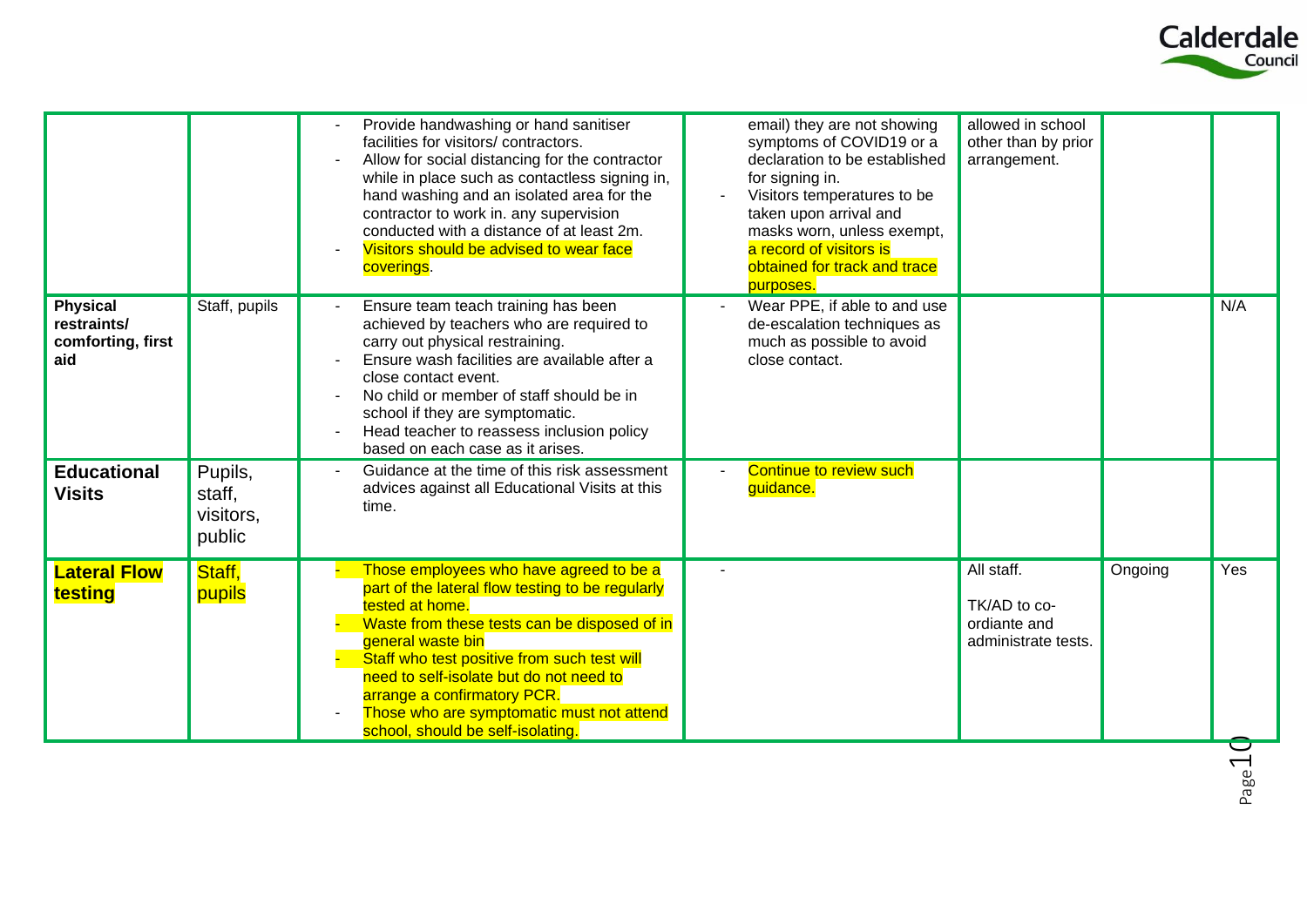

| <b>Waste</b>                                          | Staff,<br>pupils    | Waste to be regularly removed from within<br>the building and in the outdoor bins.                                                                                                                                                                                                                                                                                                                                                                                                                                                                                           | If someone is symptomatic<br>and while isolating until<br>collection any tissues or<br>waste to be bagged up and<br>stored for 72 hours prior to<br>collection. | All staff to keep<br>an eye on the<br>bins and empty as<br>necessary<br>throughout the<br>day. Will be<br>emptied at lunch<br>time and after<br>school. | Ongoing                                                                                                       | Yes |
|-------------------------------------------------------|---------------------|------------------------------------------------------------------------------------------------------------------------------------------------------------------------------------------------------------------------------------------------------------------------------------------------------------------------------------------------------------------------------------------------------------------------------------------------------------------------------------------------------------------------------------------------------------------------------|-----------------------------------------------------------------------------------------------------------------------------------------------------------------|---------------------------------------------------------------------------------------------------------------------------------------------------------|---------------------------------------------------------------------------------------------------------------|-----|
| <b>Health and</b><br>Safety general<br>considerations | Staff and<br>pupils | School will continue to maintain all statutory<br>requirements for maintenance of mechanical<br>and electrical systems e.g. water system, fire<br>system etc.<br>Site inspection to be conducted prior to<br>reopening of any section of the school<br>No fire drills conducted to prevent<br>congregations of people<br>Outside gates will be locked and a sign to<br>ring the school. Member of staff to be<br>outside during staggered start and finish of<br>school day.<br>Lockdown procedure has been reviewed and<br>the new arrangements have been given to<br>staff |                                                                                                                                                                 | All staff.                                                                                                                                              | In place by<br>1 <sup>st</sup> June<br>Lockdown<br>and Fire<br>arrangement<br>s given to<br>staff<br>7.9.2020 | Yes |
| Covid-19 Self-<br>testing                             | Staff               | Staff distributing test will wear face covering<br>and maintain 2 metre distance from all other<br>staff<br>Tables used to pass test will be cleaned<br>between staff<br>Office window will be used with staff vigilantly<br>following 2m rule. One way-system in<br>operation whilst testing.<br>Hand sanitiser to be available                                                                                                                                                                                                                                             | Admin briefing on systems                                                                                                                                       | Covid Co-<br>Ordinator - TK                                                                                                                             | Ongoing                                                                                                       |     |

Page 11